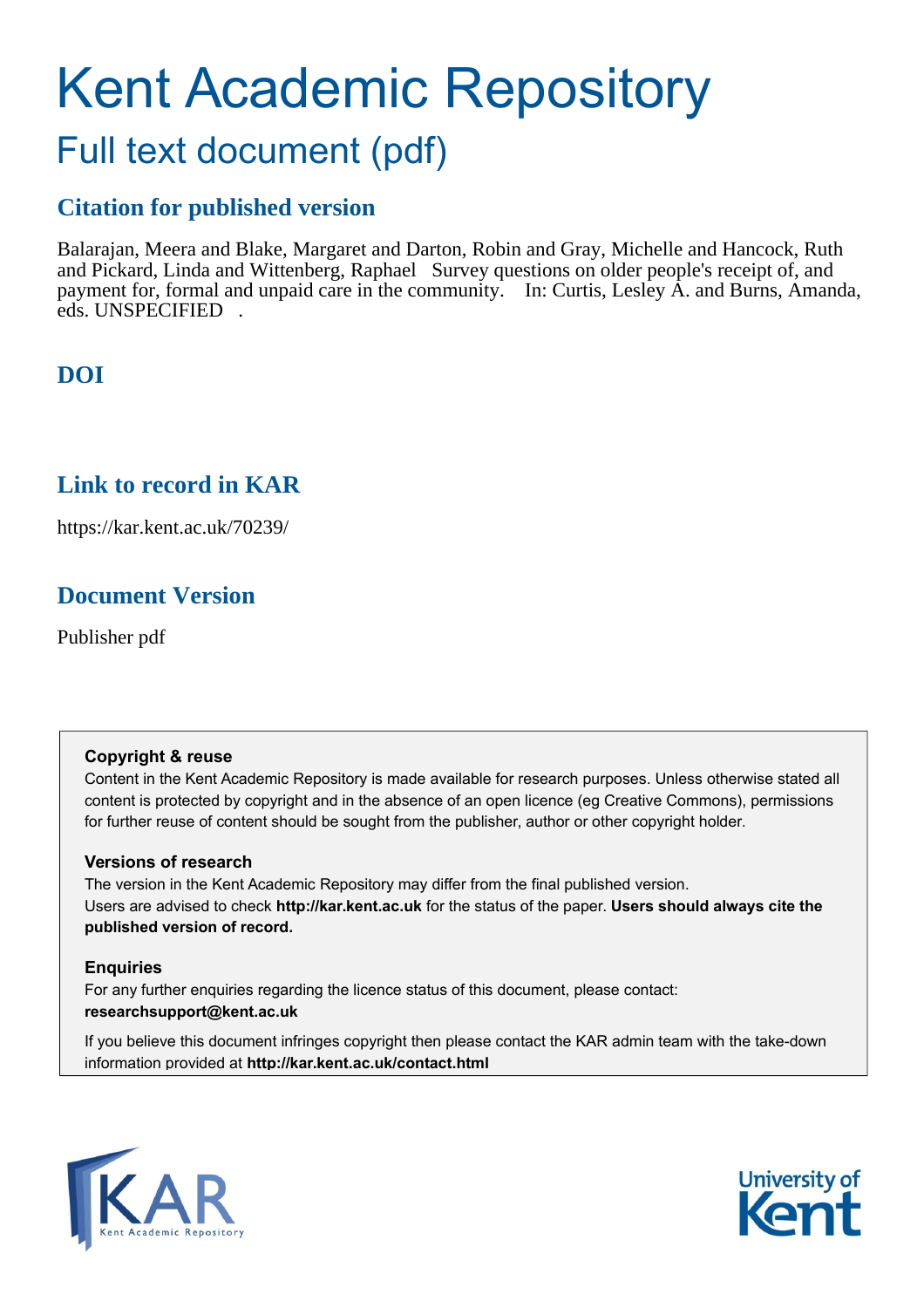## **Survey questions on older people's receipt of, and payment for, formal and unpaid care in the community**

#### **Meera Balarajan, Margaret Blake, Robin Darton, Michelle Gray, Ruth Hancock, Linda Pickard and Raphael Wittenberg**

Most countries, including the United Kingdom, are facing the challenge of meeting the needs of increasing numbers of older people who require care and support. The development of policy and practice on care for this group requires good evidence on patterns of need for help, the extent to which formal services and unpaid care from family and friends meet that need, and the costs of care and how these costs are met by the state, the service user and their family. Household surveys and evaluations of specific forms of care are important sources of such evidence.

Collecting such information directly from survey respondents poses some challenges. An older person may receive a service which is arranged by a public body but provided by a private sector agency; and he/she may pay all, part or none of the cost of that service depending on eligibility for public support. Initiatives such as 'direct payments' and 'personal budgets', which are intended to provide service users with more choice, blur the boundary between public and private care. Moreover, terminology used by professionals may not be understood in the same way by survey respondents.

This paper reports research which developed a new module of questions to collect data on the needs of older people (aged 65 and over) living in the community, their receipt of unpaid 'informal' care and 'formal' care services and payment for those services, and also questions on the provision of unpaid care. Our overall aim was to develop a valid and robust module of questions which could be used in household surveys and in evaluations. This was important because no such module was available which met the challenges of producing up-to-date data which adequately reflected the complexities of the adult social care system.

The research reported here was the second phase of a study in which phase one was used to define the scope of a new module and learn from relevant past work. Phase one comprised a review of the relevant questions in existing surveys, a systematic review of questions used in economic evaluations, and a stakeholder consultation. King et al. (2010) provides details of phase one; and a full report of the systematic review is available in Martin et al. (2012). Phase one established a clear need for a new module of questions. In particular, the teams responsible for the Health Survey for England (HSE)<sup>1</sup> and the English Longitudinal Survey of Ageing (ELSA)<sup>2</sup> expressed interest in the development of a new module.

Phase two of the study had three stages. The first stage involved in-depth interviews with service providers and focus groups with service users, to gain a full picture of current service provision and service users' understanding of what is provided to them. In the second stage, an initial set of survey questions was developed and tested, first with a panel of experts and then by two rounds of cognitive interviewing with a small sample of older people. Lastly, the questions were refined through expert review of a draft questionnaire and piloted as part of the process of incorporating them into the HSE and ELSA.

# **Methods used during Phase 2**

#### **Stage 1**

The first stage was intended to ensure that the new questions were comprehensive and grounded in the context of current social care provision. It explored how service delivery and payments work in practice, and, importantly, the levels of knowledge and awareness of service users. Thirteen in-depth interviews were undertaken with people providing services in the public, private-for-profit and voluntary sectors, plus interviews with providers of unpaid care and with one organisation supporting unpaid carers. Two focus groups were also convened, each with six service users. Balarajan et al. (2009) contains full details of this stage of the research.

<sup>&</sup>lt;sup>1</sup> http://www.hscic.gov.uk/healthsurveyengland

<sup>2</sup> http://www.elsa-project.ac.uk/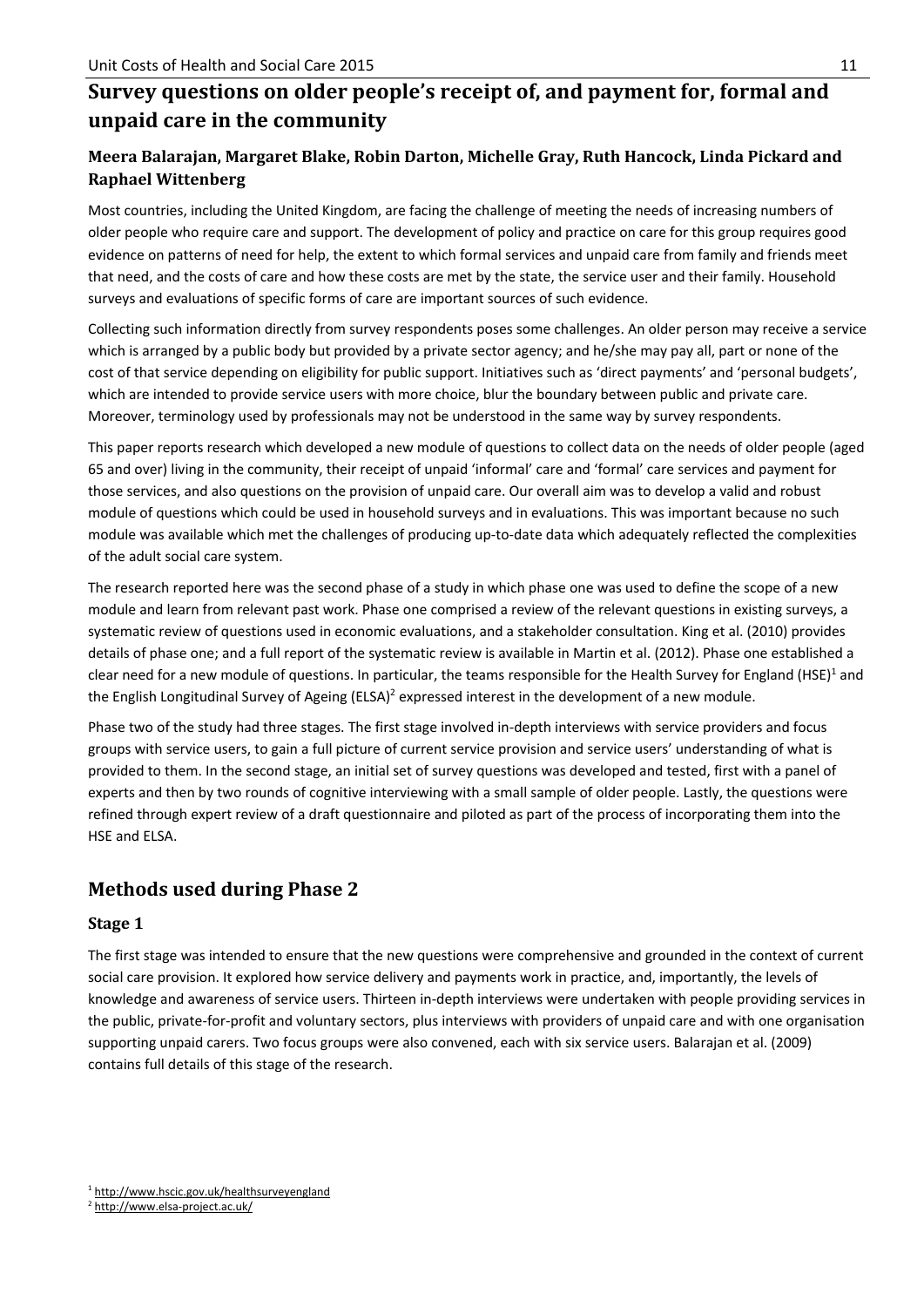#### **Stage 2**

The second stage began with the development of a preliminary questionnaire. Questions were either formulated from scratch or drawn from existing surveys. This was followed by two rounds of cognitive interviews to address whether the proposed questions would provide valid and reliable data. For both rounds, three types of respondent were recruited: people aged 65+ who had received formal services and/or unpaid care; unpaid care-givers (aged 18+); and people aged 65+ who had neither received nor provided care. Thirty cognitive interviews were conducted in round one and 26 interviews in round two. All were conducted face-to-face. Qualitative analysis was carried out using detailed notes made by interviewers from interview audio recordings. Further details are available in Balarajan et al. (2010).

#### **Stage 3**

The draft questionnaire was discussed in multi-disciplinary expert panels, composed of subject experts, survey researchers and question design specialists, drawn from the research team and other colleagues from their organisations. Towards the end of the study, the HSE and ELSA teams confirmed their interest in incorporating the module in their surveys. This raised important practical matters which had an impact on the finalisation of the module and also provided a valuable opportunity for field piloting.

### **Findings and outline of the module of social care questions**

#### **General findings**

Stage 1 confirmed the importance of developing questions that could be readily understood by respondents, given the complexity of the social care system. For example, the terms 'help' and 'helper' worked better than 'care' and 'carer'. Although the terms 'direct payments' and 'personal budgets' were not universally understood, it was best to use these descriptors but with explanation of their meaning. It was not always clear to service recipients *who* provided their care. The solution was to distinguish help arranged with involvement of a local authority from help where the local authority had not been involved.

The cognitive interviews were important in establishing whether people could be asked about payments for care and in what level of detail. The first round of these interviews revealed that some individuals did not know precisely how their care was organised and paid for. This was partly because care may be arranged by someone other than the respondent. In such cases, proxy responses or assistance with replying to questions might improve the accuracy of the data. It was clear also that it would be difficult to obtain the exact amounts that respondents pay towards their care, but questions to establish whether they paid all, some or part of the cost of their care worked reasonably well.

The second round of cognitive interviews showed that it was possible to ask about direct payments and privately purchased services. Those interviewed were mostly aware of whether they were in receipt of direct payments or if they paid privately for a service. The questions about types of care received, who provides this care and patterns of receipt were flexible enough to be asked of those arranging their own care as well as those using care arranged (or paid for) directly by the local authority. In contrast, questions about the *amounts* paid were difficult for people with direct payments because people either found the information too personal or did not know.

Unmet need was best identified by using a task-based approach to find out i) whether respondents *need* help with particular Activities of Daily Living (ADLs) and Instrumental Activities of Daily Living (IADLs) and if so ii) whether they *receive* any help with those tasks. This would capture situations where some needs are met but others are not.

Discussions on incorporating the module into the HSE and ELSA highlighted two practical issues. First, there was a need for a shorter version to encourage such surveys to use at least some of the questions, while avoiding the pitfalls of *ad hoc* cuts to limit interview length. The final module therefore consists of a short and a long version. Secondly, ELSA already included questions about ADLs and IADLs which could not be changed. The tasks included in the new module were therefore designed to align with a subset of tasks in the existing ELSA questions.

#### **The question module**

The module has two main sections: Section A covers *receipt* of social care, both formal care and unpaid care, and Section B covers the *provision* of unpaid care. The module begins with questions about ADL and IADL tasks with which people might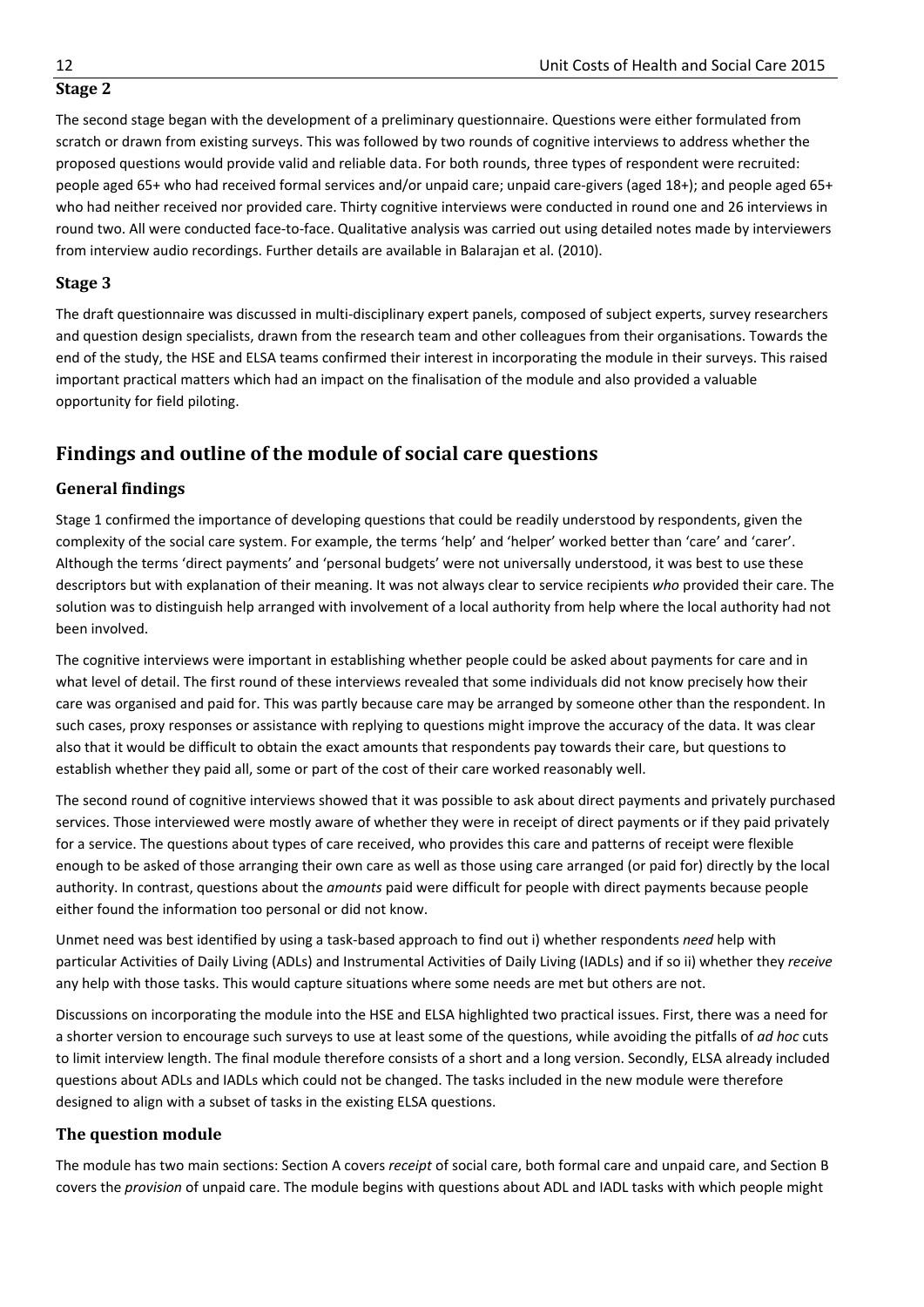#### Unit Costs of Health and Social Care 2015 13

need help. By starting with tasks, the questions are likely to be easier and more salient for the respondent, and remain relevant over time. Thirteen ADLs and IADLs were identified for inclusion in the module. They were chosen to: cover a range of activities relevant to older people; to include all the tasks necessary to derive approximations to the Katz and Barthel indices (Katz et al., 1963; Mahoney and Barthel 1965); to fit with those already in ELSA; to include tasks requiring physical and cognitive ability; and to ensure that the overall selection of tasks is as gender-neutral as possible.

The questions first establish a respondent's ability to perform each of the 13 tasks and then whether they receive help, and if so from whom. Since asking who helped with each of the 13 individual tasks would be an excessive burden on interviewees, the tasks are grouped for this purpose. They were grouped in three ways designed to make sense to respondents: help with bathing/showering; help with other ADL tasks and indoor mobility; and help with IADL tasks and outdoor mobility.

The module then asks about hours of care received in the last week and patterns of care (such as whether care is received at the weekend). Questions on payments for care come next. The module first identifies whether the individual is in receipt of a direct payment or personal budget, and whether a local authority was involved in arranging any formal care. It then asks whether the older person pays for all, some or none of their care, with an option to obtain the exact amount where possible. It allows for information on payments to be obtained from someone other than the individual receiving care.

Parallel questions about care *provided* by adults (aged 16+) to people aged 65+ were also developed, using the same categories. Care-givers are asked about the hours of care they provide, support they receive in their caring role, and the effects of caring on their health and their employment.

Features of the long version of the module that do not appear in the short version include: exact hours of care received; the timing of care received; exact amounts paid for care; receipt of equipment and adaptions; and payments received by carers who are family and friends.

Feedback from the pilot and 'dress rehearsal' of the short version of the module in the 2010 HSE was positive, and no major problems arose during the first and second years of its inclusion (2011 and 2012). In 2013 the full longer version of the module was included in the HSE, and in 2014 the payments questions from the longer module were included with the remainder returning to the shorter module. The longer module has been included successfully in ELSA Wave 6 (2012-13) and Wave 7 (2014-2015) after piloting and a dress rehearsal.

#### **Discussion**

The new module was designed to be used in general population surveys or evaluations, in shorter or longer versions. It can be used to establish both need for care and whether different types of need are being met by formal and/or unpaid care or not at all. Unlike previous modules, it covers payments for care and accommodates the current policy emphasis on more personalised formal care services delivered via direct payments and personal budgets. It allows information on receipt and provision of care to be collected together. Its strength lies in the considerable development work that underpins its structure and wording.

The module has some limitations. It was designed to be asked in surveys of the household population, and would need considerable adaptation for use in care homes, with the possibility of proxy answers. Although the module is being used for people aged 50+ in ELSA, a different approach might be needed for younger adult user groups. The module was designed for England: since some aspects of the social care system are different in Scotland, Wales and Northern Ireland, the module would need adaptation for use there. The questions were designed for use in a CAPI interview. Owing to the module's complexity, it would be difficult to administer it as a paper or self-completion questionnaire or by telephone interview.

The module should be reviewed periodically and updated to reflect any policy changes. We have discussed with the HSE team changes required to reflect the provisions of the Care Act 2014 concerning personal budgets and (from 2020) independent personal budgets. In due course, further changes may be needed to evaluate the effects of the Care Act reforms. A balance will need to be struck between adapting the module to maintain its relevance and providing consistency over time.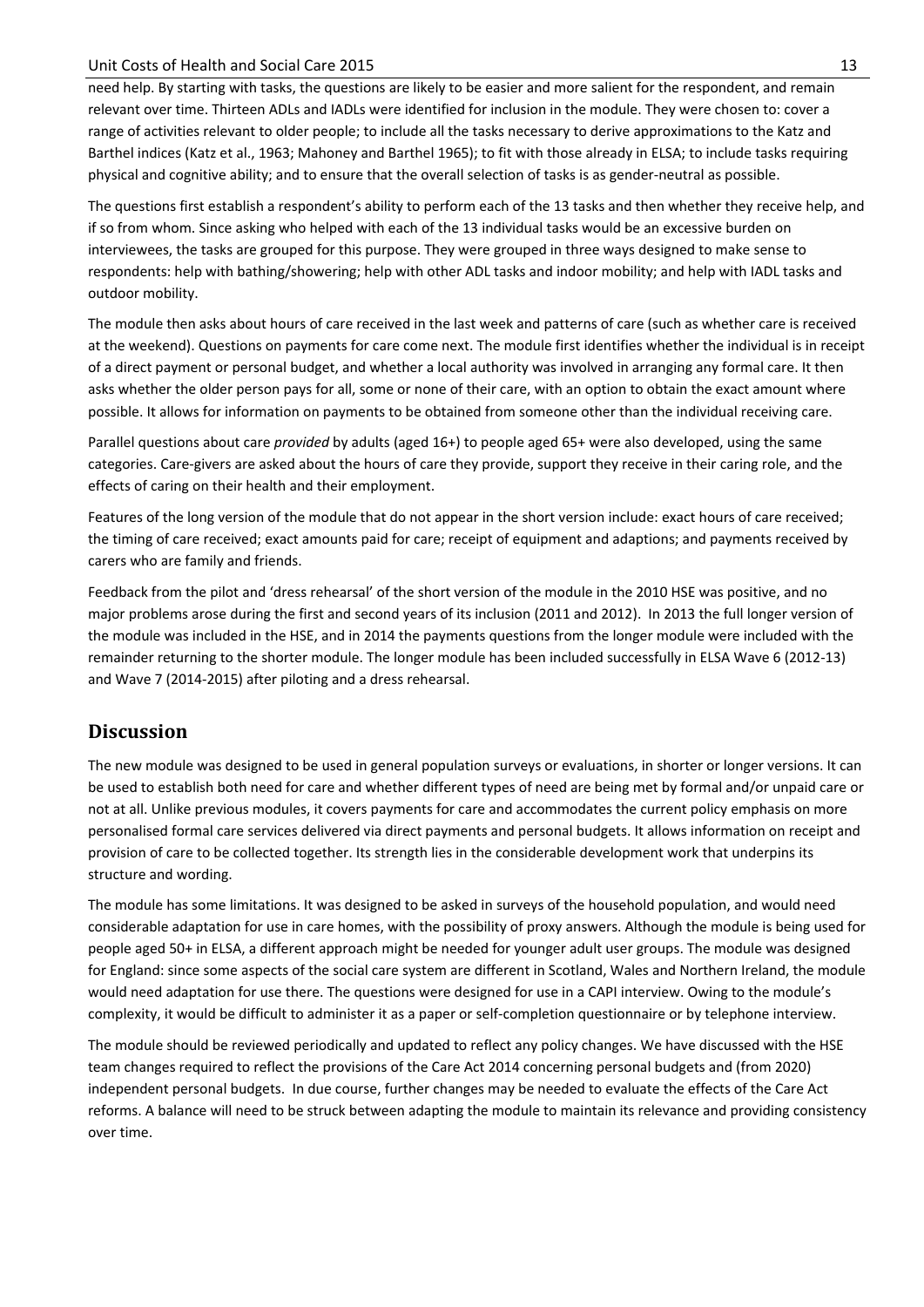To encourage use of the module, documentation is freely available on the project's website (NatCen 2010).<sup>1</sup>

#### **Figure 1: Structure of the module**